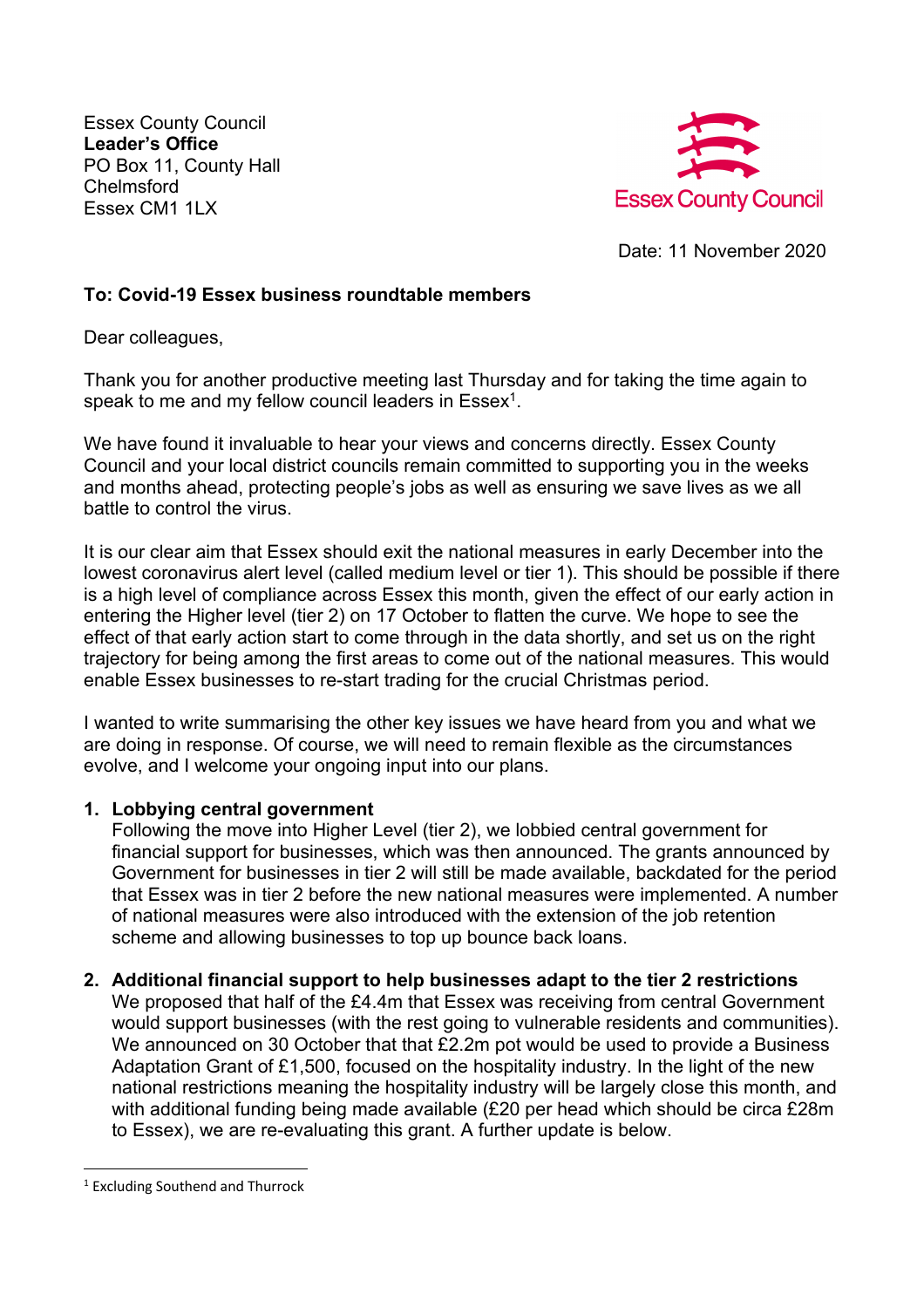## **3. Clear information and advice**

Given the fast-moving circumstances and often complex rules, you asked for clear information particularly for the hospitality industry, to clarify the rules and set out sources of support. The latest version of our factsheet is attached. Our website contains the most up-to-date advice and support: www.essex.gov.uk/topic/coronavirus. Feedback on the factsheet and website is very welcome.

## **4. Business Advice on adaptations and support**

Up to 12 hours' free advice is available from 'Back to Business Essex' delivered by the Let's Do Business Group, fully funded by Essex County Council. https://www.backtobusinessessex.co.uk/ ,

'Business Essex Southend & Thurrock (BEST) Growth Hub' can help you identify programmes, initiatives and funding you can access. https://southeastbusiness.org.uk/essex-southend-thurrock/

## **5. Streamlined process for additional outdoor space**

We have streamlined the application process for businesses wishing to use pavements or road space for outdoor seating. To find out more and apply please see the accompanying factsheet. Or email Covid19BizSupport@essex.gov.uk.

## **6. Employee Wellbeing Support**

The Essex Wellbeing Service can help private sector organisations look after their employees' health and wellbeing: https://www.essexwellbeingservice.co.uk/

#### **7. Boosting consumer confidence**

Visit Essex launched a new marketing campaign *Great Days Out, Close to Home* with mini campaigns to support the hospitality, retail and tourist industries. These are now paused due to national restrictions but will be re-started when they are lifted.

#### **8. Preparing for a strong re-opening in December and next year**

While recognising that – despite the current Government support - these weeks will be devasting for many businesses, we want those businesses that can re-open in December to have a strong pre-Christmas trading period. We will also need to develop plans for the first quarter of 2021. Essex County Council and the district councils are therefore working on:

- further lobbying the Government on issues that you have flagged to us, including further business adaptation (e.g. many micro and small businesses haven't had websites and online payment arrangements before), and the removal of the job retention bonus;
- boosting consumer confidence by re-starting and expanding our marketing campaign *Great Days Out Close to Home;*
- discussing with Business Improvement Districts and other local groups how we can support our town centres and high streets.

# **9. Further financial support following introduction of national restrictions**

Government has announced that funds will be distributed on the basis of £20 per head, our estimate is this is £28m for Essex. We understand this will be sent to district councils to administer and is funding for 20/21 and 21/22. The County and the district councils across Essex are working to determine how best to use this funding, in addition